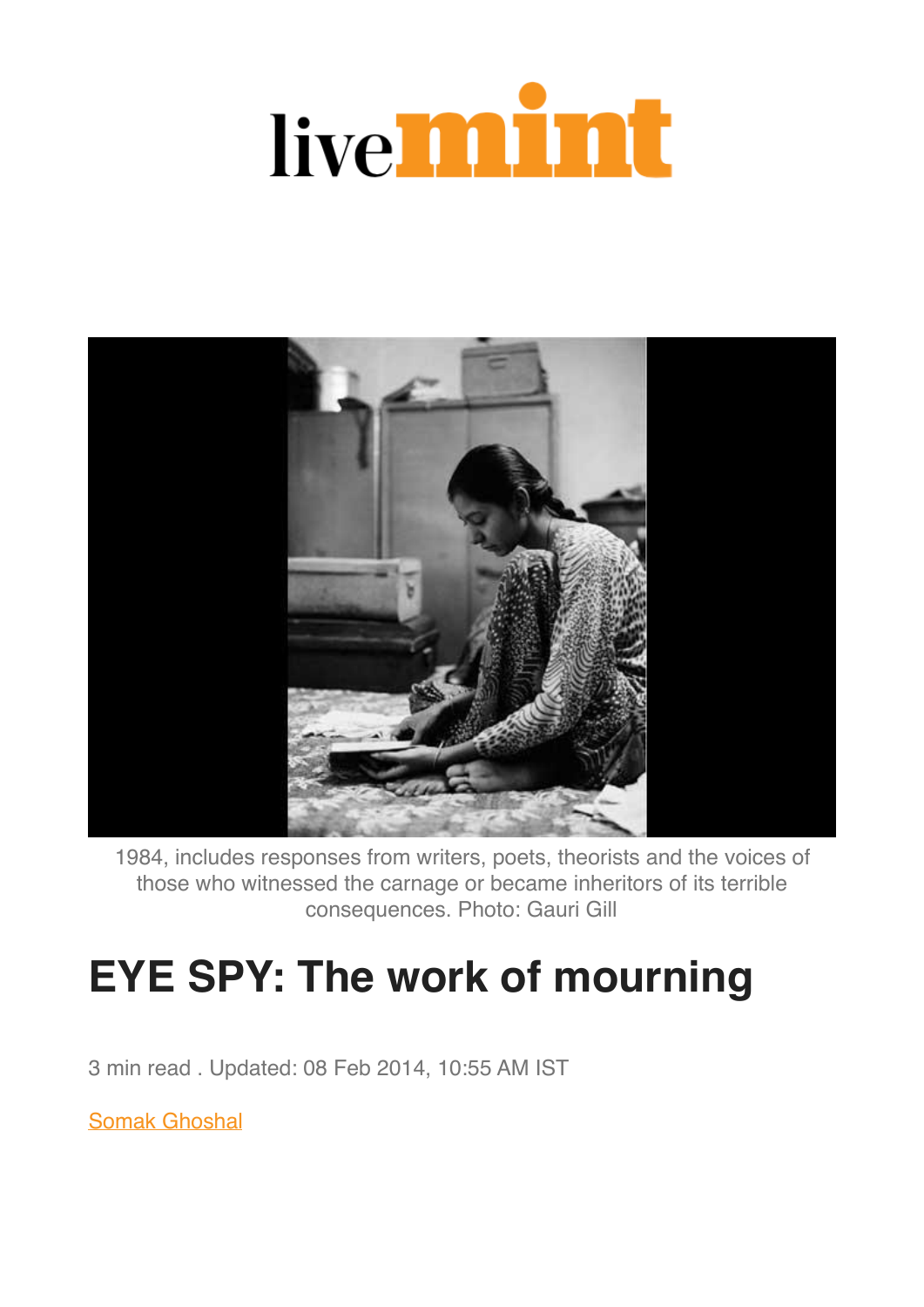Gauri Gill's haunting photographs of the victims and survivors of the 1984 Sikh pogrom have a claim on our collective conscience

"Beyond the moment recorded and the present moment of looking at the photograph, there is an abyss," novelist and art critic [John Berger](https://www.livemint.com/Search/Link/Keyword/John%20Berger) wrote, "no invented story, no explanation offered will be quite as present as the banal appearances preserved in the photograph." The statement came back to me last week when I was looking at [Gauri](https://www.livemint.com/Search/Link/Keyword/Gauri%20Gill)  [Gill](https://www.livemint.com/Search/Link/Keyword/Gauri%20Gill)'s photographs of the families of the victims and survivors of the Sikh pogrom that erupted in Delhi after Prime Minite[r Indira Gandhi](https://www.livemint.com/Search/Link/Keyword/%20Indira%20Gandhi) was assassinated by her Sikh bodyguards in 1984.

Presented as a booklet that Gill is giving away at INSERT2014, a month-long arts initiative in the city curated by the Raqs Media Collective, some of the photographs have appeared in new magazines accompanying reports. Gill, who is known for her fine work The Americans, a series documenting the lives of Indians living in the North American diaspora, made these images in two phases. After the Justice Nanavati Commission report came out in 2005, and was widely criticized for failing to be fair to the victims of 1984, she went and photographed the anger, disappointment and the discontent. Then, on the occasion of the 25th anniversary of the riots in 2009, she travelled to different parts of Delhi to visit the families of the victims and survivors living in resettlement colonies.

1984, as Gill calls this body of work, includes responses from writers, poets, theorists and, of course, the voices of those who witnessed the carnage or became inheritors of its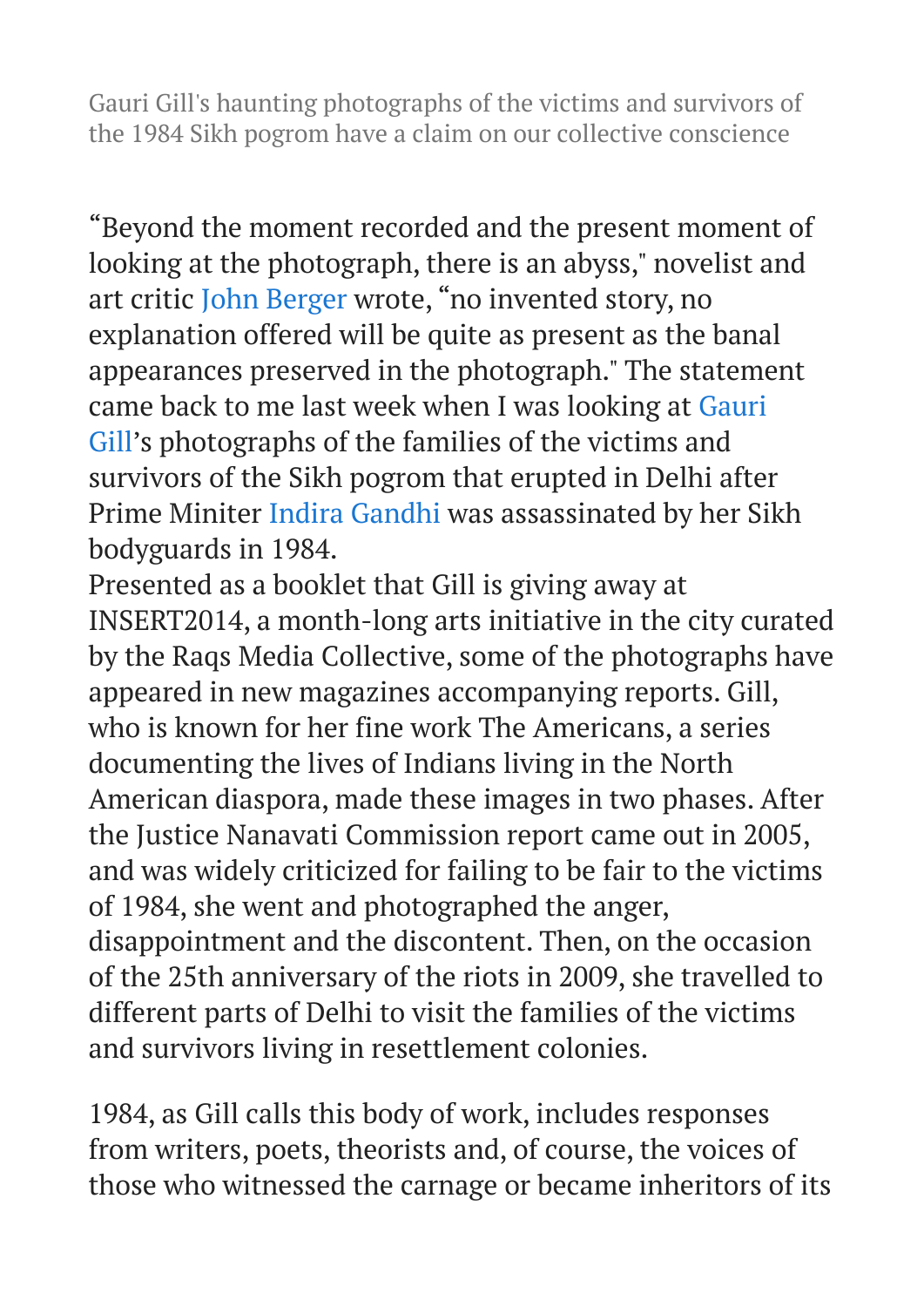terrible consequences. She invited various people, who were not necessarily affected by the tragedy or eye-witnesses to it, to express the feelings evoked in them by isolated images. The idea is not as simple as it sounds, for it requires the viewer to wager a leap of faith and risk plunging into the "abyss" that Berger speaks of. If the respondents to the photographs did not have any directly personal connection with the events of 1984, they were reminded of similar atrocities, such as the 2002 riots in Gujarat. Some were struck by a detail. Writer Jaspreet Singh, whose latest novel Helium is a memorial to the riots of 1984, remarked on the ear of the girl seen in the picture above: "It made me pause, and I heard the hum of painful stories she must have heard over and over," writes Singh, "The same ear, I felt, would have preserved the shapre of her grandmother's voice." The image occupies a full page of Singh's novel at a critical juncture in the plot.